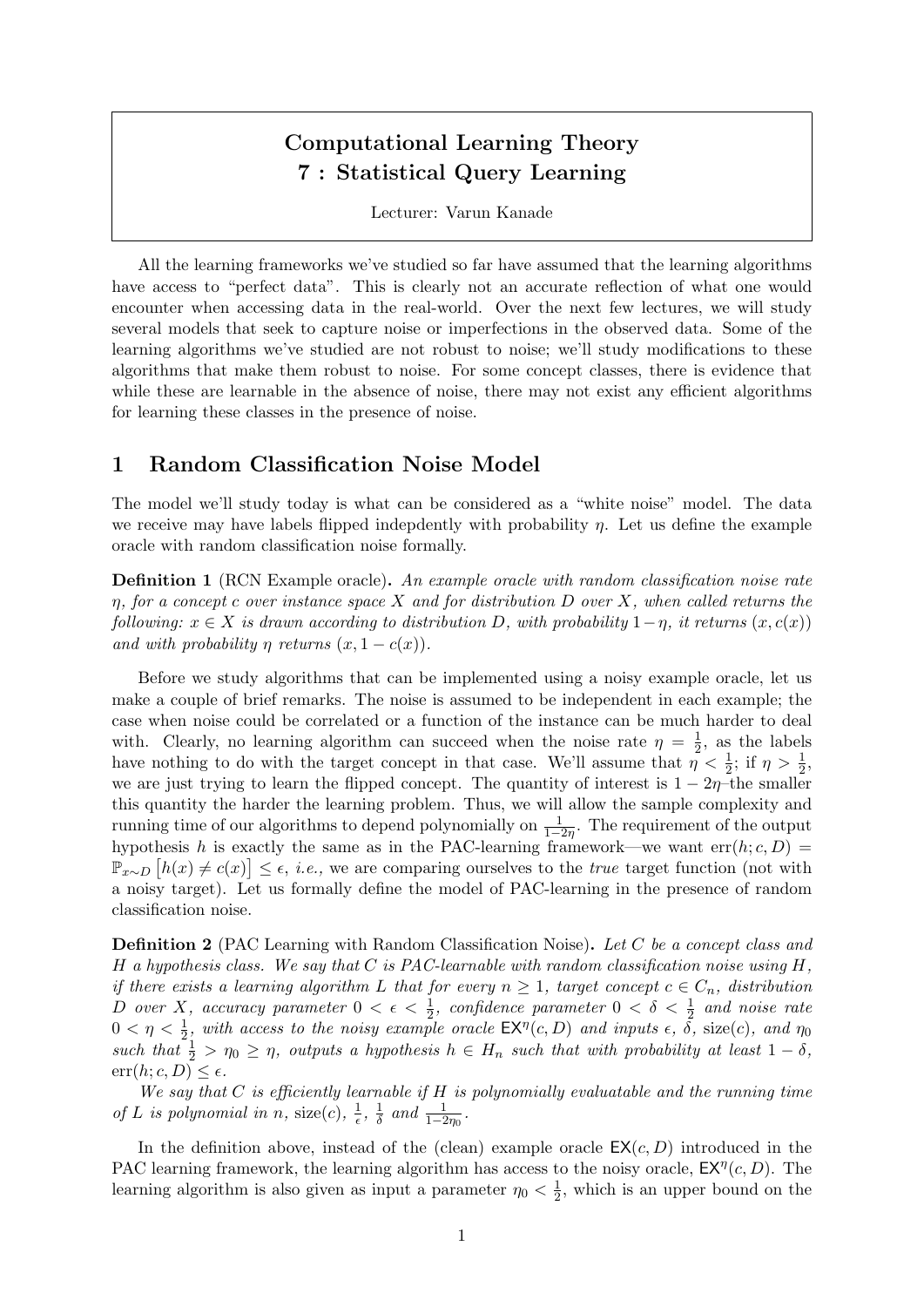noise rate. It is straightforward to show that this input,  $\eta_0$ , is not really required, the learning algorithm can simply try all possible upper bounds (up to some granularity) and then test which of the produced hypotheses is the (almost) best one (see Exercise 5.4 in (Kearns and Vazirani, 1994, Chap. 5)).

### 1.1 Learning Conjunctions

Let us revisit one of the first algorithms we studied, that of learning conjunctions, when there was no noise in the data. The algorithm started with a hypothesis consisting of a conjunction of all  $2n$  literals; thus it begins with a hypothesis that always predicts 0. Then for every positive example  $(a, 1)$ , it deletes the literals present in its hypothesis that cause this example to be classified as negative. As long as sufficiently many examples are used, it is guaranteed that this algorithm outputs a hypothesis that has error at most  $\epsilon$ .

This algorithm does not work when there is noise in the data. For instance, if an example that was a negative example was observed with label 1 (due to noise), the algorithm may drop several literals from the hypothesis that are actually required. The decisions made by the algorithm are not robust as they are based on a single example. We will design a more robust algorithm for learning conjunctions. To begin with, let us continue to assume that the data we recive is noise-free; late, we'll discuss how this more robust algorithm can also be used when the data is noisy.

Let c be the target conjunction and let  $\ell$  be a literal that appears in c. We will use the notation  $\ell(x) = 1$  to indicate that the literal  $\ell$  evaluates to 1 (true) on the instance  $x \in X$ . For any literal  $\ell$  that is present in the target conjunction, it holds that  $\mathbb{P}_{x \sim D} [\ell(x) = 0 \land c(x) = 1] =$ 0. We would like to identify all such literals and put them in the output hypothesis. Of course, it is only important to do this for literals that have a significant probability mass of being false under the distribution. Let us make this idea more concrete.

- A literal  $\ell$  is said to be significant if  $\mathbb{P}_{x \sim D} [\ell(x) = 0] \ge \frac{\epsilon}{8t}$  $\overline{8n}$
- A literal  $\ell$  is harmful if  $\mathbb{P}_{x \sim D} [\ell(x) = 0 \land c(x) = 1] \geq \frac{\epsilon}{88}$  $\overline{8n}$

Clearly, all harmful literals are also significant. Let  $h$  be a hypothesis that is a conjunction of all literals that are significant, but not harmful. Let  $L$  denote the set of all  $2n$  literals,  $S$  the set of significant literals, and T the set of harmful literals; then we have  $T \subseteq S \subseteq L$ . Let us analyse the error of h.

$$
err(h) = \mathbb{P}_{x \sim D} [h(x) = 0 \land c(x) = 1] + \mathbb{P}_{x \sim D} [h(x) = 1 \land c(x) = 0]
$$

If  $h(x) = 0$ , but  $c(x) = 1$ , it must be due to a significant literal that is not harmful which was added to h. If  $h(x) = 1$ , but  $c(x) = 0$ , it must be due to an insignificant literal that was not added to h.

$$
err(h) \le \sum_{\ell \in (S \setminus T)} \mathbb{P}_{x \sim D} [\ell(x) = 0 \land c(x) = 1] + \sum_{\ell \in (L \setminus S)} \mathbb{P}_{x \sim D} [\ell(x) = 0]
$$
  

$$
\le |S \setminus T| \cdot \frac{\epsilon}{8n} + |L \setminus S| \cdot \frac{\epsilon}{8n} \le \frac{\epsilon}{2}
$$

We haven't said how exactly to find significant and harmful literals; however, it is easy to see that they could be identified correctly with high probability. The size of the sample required to guarantee correctness can be obtained using the Chernoff-Hoefdding bound and is polynomial in  $n, \frac{1}{\epsilon}$  $\frac{1}{\epsilon}$  and  $\frac{1}{\delta}$ . We've left enough room in our calculations, so that even when using empirical estimates of these probabilities to identify significant and harmful literals, the output hypothesis will have error bounded by  $\epsilon$ . Compared to the earlier algorithm we've seen, this new algorithm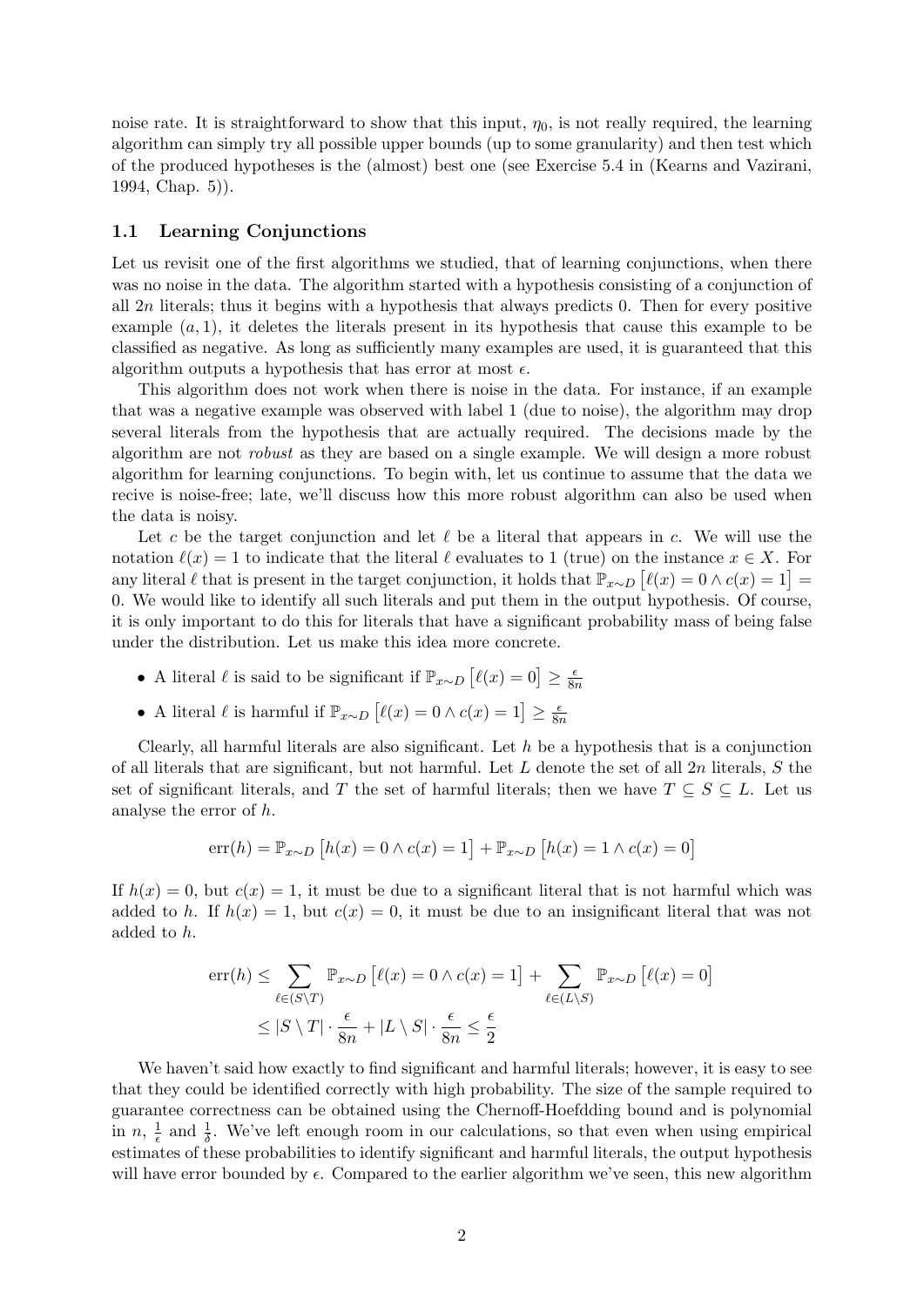is more robust. A single example is not used to determine whether or not a literal should be present in the target hypothesis. This decision is made using aggregate statistics.

It is not too hard to show that if we know the noise rate  $\eta$ , these probability estimates can be obtained even when receiving samples from  $E X^{\eta}(c, D)$ , rather than  $E X(c, D)$ . However, rather than do that we'll see a model that formalises this idea of using 'statistics' to design learning algorithms and show that any algorithm in this framework can always be simulated with access to a noisy example oracle,  $EX^{\eta}(c, D)$ .

# 2 Statistical Query Model

In the statistical query model, the learning algorithm is not given any access to examples at all, but instead is given access to a *statistical query* oracle,  $STAT(c, D)$ . As was the case in PAC-learning, let X be the instance space,  $c: X \to \{0,1\}$  the target concept, and D the target distribution over X. A statistical query is a tuple,  $(\chi, \tau)$ , where  $\chi : X \times \{0, 1\} \to \{0, 1\}$  is a boolean function that takes as input an instance  $x \in X$  and a bit  $b \in \{0,1\}$  (one of the two possible labels of the instance), and  $\tau$  is the tolerance parameter. The response of the oracle **STAT** $(c, D)$  to the query  $(\chi, \tau)$ , is a value  $v \in [0, 1]$ , such that,

$$
\left| \underset{x \sim D}{\mathbb{E}} \left[ \chi(x, c(x)) \right] - v \right| \leq \tau.
$$

### Learning Conjunctions using Statistical Queries

Before, we formally define the notion of learning using statistical queries, let us see how the algorithm we described above can be implemented using statistical queries. The first task was to identify significant literals. This can be done easily, for a literal,  $\ell$ , define the query function,  $\chi_{\ell}: X \times \{0, 1\} \to \{0, 1\}$ , as follows:

$$
\chi_{\ell}(x,b) = \begin{cases} 1 & \text{if } \ell(x) = 0\\ 0 & \text{if } \ell(x) = 1 \end{cases}
$$

The above query does not depend on the bit  $b \in \{0, 1\}$  at all. Thus,  $\chi_{\ell}(x, b) = \mathbb{1}(\ell(x) = 0)$ , and hence  $\mathbb{E}_{x \sim D} [\chi_{\ell}(x, c(x))] = \mathbb{P}_{x \sim D} [\ell(x) = 0]$ . We set the tolerance parameter  $\tau = \frac{\epsilon}{32}$  $\frac{\epsilon}{32n}$ . Let  $v_{\ell}$  be the response received from **STAT** $(c, D)$  to  $(\chi_{\ell}, \frac{\epsilon}{32})$  $\frac{\epsilon}{32n}$ , then we treat all literals for which  $v_\ell \geq \frac{\epsilon}{16}$  $\frac{\epsilon}{16n}$  as significant. This guarantees that any literal that we call as *insignificant* is such that  $\mathbb{P}_{x\sim D}\left[\ell(x)=1\right]\leq \frac{3\epsilon}{32n}$  $\frac{3\epsilon}{32n}$ .

In order to identify harmful literals, we use the query  $\tilde{\chi}_{\ell}$  defined as follows:

$$
\widetilde{\chi}_{\ell}(x, b) = \begin{cases} 1 & \text{if } \ell(x) = 0 \text{ and } b = 1 \\ 0 & \text{otherwise} \end{cases}
$$

Again it is easy to see that  $\widetilde{\chi}_{\ell}(x, c(x)) = \mathbb{1}(\ell(x) = 0 \land c(x) = 1)$ , and hence  $\mathbb{E}_{x \sim D} [\widetilde{\chi}_{\ell}(x, c(x))] =$  $\mathbb{P}_{x \sim D} [\ell(x) = 0 \land c(x) = 1].$  Thus, the STAT $(c, D)$  oracle can be used to identify harmful literals. The exact details of choosing the tolerance values and completing the proof are left as an exercise.

### 2.1 Statistical Query Learnability

Let us formally define the notion of learning with statistical queries.

**Definition 3** (Statistical query  $(SQ)$  learnability). Let C be a concept class and H a hypothesis class. We say that C is efficiently learnable from statistical queries using  $H$ , if there exists a learning algorithm, L, and polynomials  $p(\cdot,\cdot,\cdot)$ ,  $q(\cdot,\cdot,\cdot)$ , and  $r(\cdot,\cdot,\cdot)$  such that, for all  $n \geq 1$ , for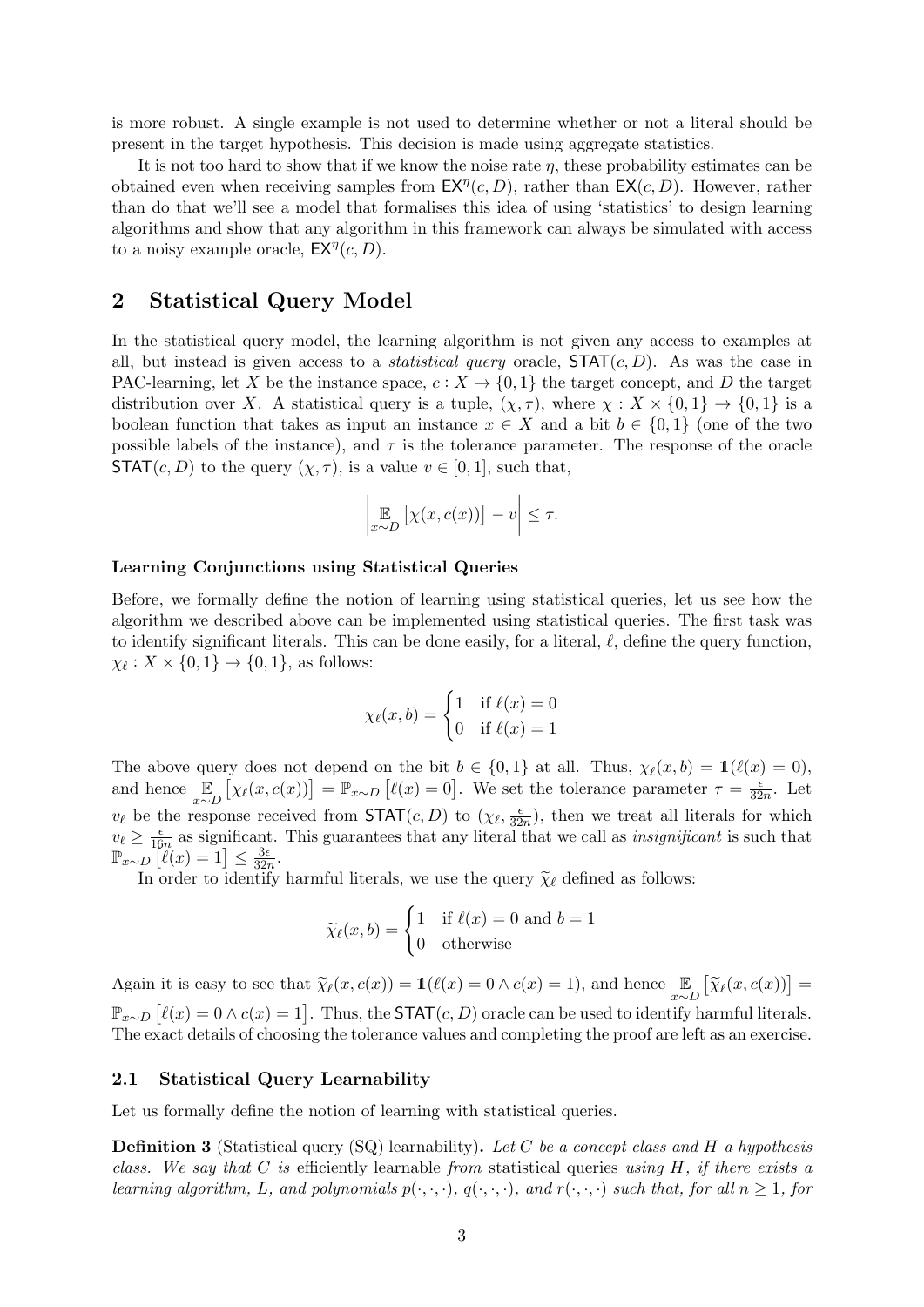every target  $c \in C_n$ , for every distribution D over  $X_n$ , for any accuracy parameter  $0 < \epsilon < \frac{1}{2}$ , L with access to the statistical query oracle,  $\text{STAT}(c, D)$ , and inputs  $\epsilon$  and size(c), satisfies the following:

- For any query  $(\chi, \tau)$  made by L, the predicate  $\chi$  can be evaluated in time  $q(n, \text{size}(c), \frac{1}{\epsilon})$  $(\frac{1}{\epsilon})$ and  $\frac{1}{\tau}$  is bounded by  $r(n, \text{size}(c), \frac{1}{\epsilon})$  $(\frac{1}{\epsilon})$
- L halts in time bounded by  $p(n, \text{size}(c), \frac{1}{e})$  $(\frac{1}{\epsilon})$
- L outputs  $h \in H$ , such that  $\text{err}(h; c, D) \leq \epsilon$

The confidence parameter  $\delta$  no longer appears in the definition; this is because we require the statistical query oracle,  $\text{STAT}(c, D)$ , to return a value that is within the tolerance with probability 1. We could extend the definition of statistical query learnability to allow randomised algorithms, in which case the confidence parameter would be required to bound the failure of the algorithm itself. Let us first establish the relatively simple result that any concept class that is efficiently SQ-learnable is also efficiently PAC-learnable. We'll only provide a sketch of the proof, but the main idea is that with access to the example oracle,  $EX(c, D)$ , the algorithm can simulate  $\text{STAT}(c, D)$  with high probability.

**Theorem 4.** If C is efficiently SQ-learnable using  $H$ , then C is efficiently PAC-learnable using H.

*Proof.* Let A be the algorithm that learns C using H in the SQ model. Let k be an upper bound on the total number of queries made to the  $STAT(c, D)$  oracle by A. We simulate the algorithm A; every time a query  $(\chi, \tau)$  is made, we draw  $m = \Theta(\frac{1}{\tau^2} \log \frac{k}{\delta})$  samples from  $\mathsf{EX}(c, D)$ , say  $(x_1, c(x_1)), \ldots, (x_m, c(x_m)),$  and return  $\frac{1}{m} \sum_{i=1}^m \chi(x_i, c(x_i)).$  Using the Chernoff-Hoeffding bound, we know that with probability at least  $1 - \frac{\delta}{k}$  $\frac{\delta}{k}$ , the following holds:

$$
\left|\frac{1}{m}\sum_{i=1}^m \chi(x_i, c(x_i)) - \mathop{\mathbb{E}}_{x \sim D} \left[ \chi(x, c(x)) \right] \right| \leq \tau.
$$

When A halts, we simply output the hypothesis  $h$  that was produced by  $A$ . By using the union bound and as A makes at most k queries, we know that with probability at least  $1 - \delta$ , all simulations of the statistical query oracle used to provide responses to A are valid, and hence the output hypothesis h satisfies,  $err(h; c, D) \leq \epsilon$ .  $\Box$ 

The more surprising result that we'll prove is that the statistical query oracle can be simulated even with access to noisy examples, *i.e.*, the oracle  $\mathsf{EX}^{\eta}(c, D)$ . This automatically implies that all concept classes learnable in the SQ framework are also PAC-learnable with random classification noise. This formalises the intuition that "robust" algorithms that make decisions on the basis of statistics rather than individual examples can be adapted to work with noisy data.

# 2.2 Simulating STAT $(c, D)$  using  $EX^{\eta}(c, D)$

In order to make the mathematical manipulations simpler, we'll assume that the output of boolean functions are in the set  $\{-1, 1\}$ , rather than the more common  $\{0, 1\}$ . For reasons that will be clear later, we'll map 0 to 1, and 1 to  $-1$ . We will also require that the query,  $\chi$ , is defined as,  $\chi: X \times \{-1, 1\} \to \{-1, 1\}$ . Note that this still allows us to compute,  $\mathbb{P}_{x \sim D} [\chi(x, c(x)) = -1],$ which is what we want as part of the statistical query learning framework, rather easily. To see this, observe that:

$$
\mathbb{P}_{x \sim D} [ \chi(x, c(x)) = -1 ] = \mathop{\mathbb{E}}_{x \sim D} \left[ \frac{1 - \chi(x, c(x))}{2} \right] = \frac{1}{2} - \frac{1}{2} \mathop{\mathbb{E}}_{x \sim D} [ \chi(x, c(x)) ]
$$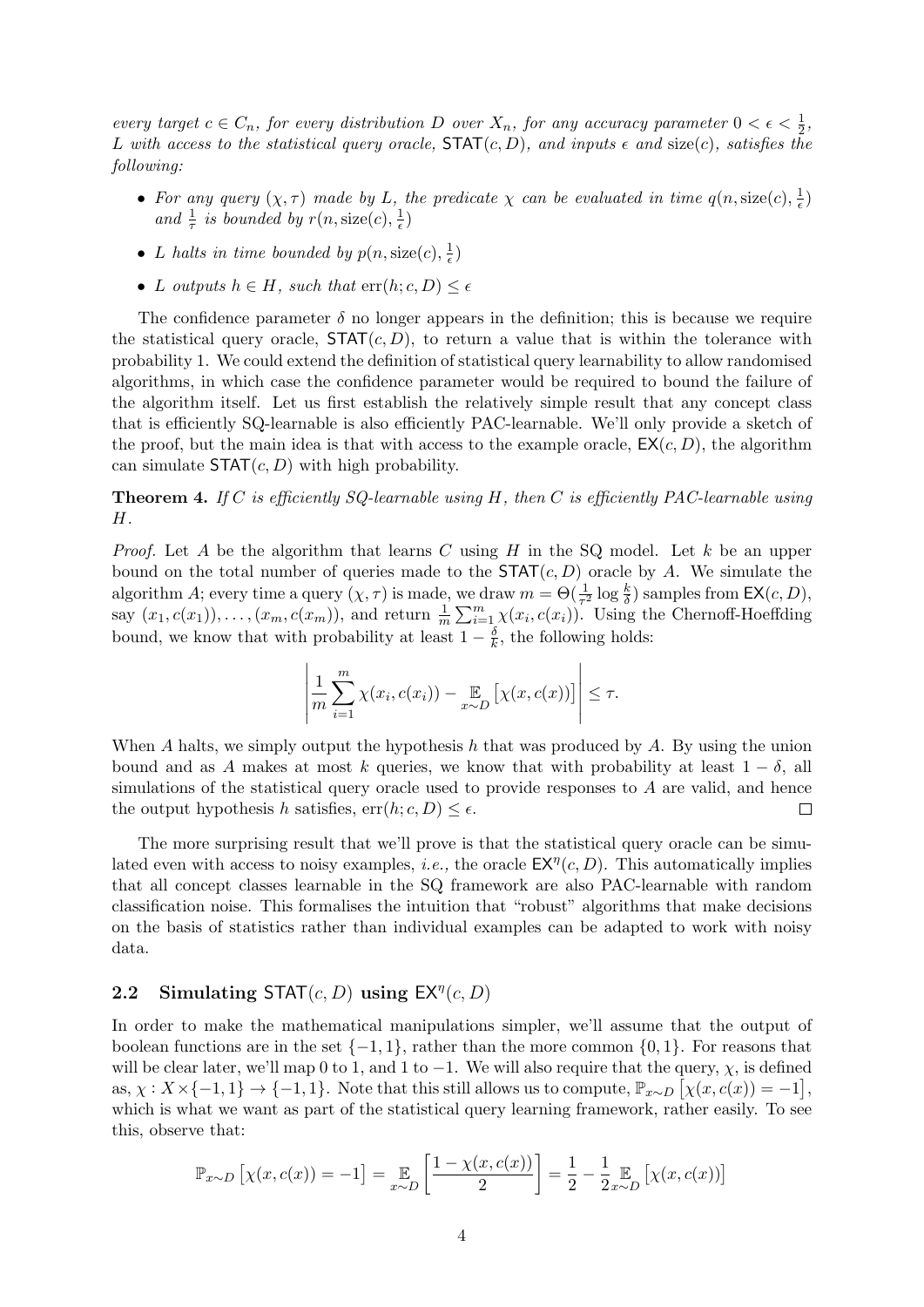Furthermore, for any query,  $\chi: X \times \{-1,1\} \to \{-1,1\}$ , we can express this as follows:

$$
\mathop{\mathbb{E}}_{x \sim D} \left[ \chi(x, c(x)) \right] = \mathop{\mathbb{E}}_{x \sim D} \left[ \chi(x, 1) \cdot \mathbb{1}(c(x) = 1) \right] + \mathop{\mathbb{E}}_{x \sim D} \left[ \chi(x, -1) \cdot \mathbb{1}(c(x) = -1) \right]
$$

As  $c(x) \in \{-1, 1\}$ ,  $\mathbb{1}(c(x) = 1) = \frac{1+c(x)}{2}$ ; similarly,  $\mathbb{1}(c(x) = -1) = \frac{1-c(x)}{2}$ . Thus,

$$
\mathbb{E}_{x \sim D} \left[ \chi(x, c(x)) \right] = \mathbb{E}_{x \sim D} \left[ \chi(x, 1) \cdot \frac{1 + c(x)}{2} \right] + \mathbb{E}_{x \sim D} \left[ \chi(x, -1) \cdot \frac{1 - c(x)}{2} \right]
$$
\n
$$
\mathbb{E}_{x \sim D} \left[ \chi(x, c(x)) \right] = \frac{1}{2} \left( \mathbb{E}_{x \sim D} \left[ \chi(x, 1) \right] + \mathbb{E}_{x \sim D} \left[ \chi(x, -1) \right] + \mathbb{E}_{x \sim D} \left[ \chi(x, 1) c(x) \right] - \mathbb{E}_{x \sim D} \left[ \chi(x, -1) c(x) \right] \right)
$$

We observe that  $\chi(\cdot, 1)$  and  $\chi(\cdot, -1)$  are simply functions from  $X \to \{-1, 1\}$ . The first two expectations on the RHS above don't depend on the target concept at all; the last two compute the correlation between the some function from  $X \to \{-1,1\}$  and the target. Formally, we allow the learning algorithm to make two kinds of queries—target independent and correlational. A target-independent query is of the form  $(\psi, \tau)$ , where  $\psi : X \to \{-1, 1\}$  and  $\tau \in (0, 1)$ , and it receives an answer  $v_{\psi}$  from  $\text{STAT}(c, D)$ , such that  $\left| \mathbb{E}_{x \sim D} [\psi(x)] - v_{\psi} \right| \leq \tau$ . A correlational query is also of the form  $(\varphi, \tau)$ , where  $\varphi : X \to \{-1,1\}$  and  $\tau \in (0,1)$ ; in this case, however, the response  $v_{\varphi}$  of **STAT** $(c, D)$ , satisfies, E  $\mathbb{E}_{x \sim D} [\varphi(x) c(x)] - v_{\varphi}$  $\leq \tau$ . Thus, it suffices to show that we can simulate responses of  $STAT(c, D)$  to target-independent and correlational queries using the noisy oracle  $EX^{\eta}(c, D)$ . For target-independent queries, the label noise is irrelevant, as the response to the query doesn't depend on the target at all. We only need samples drawn from the distribution  $D$ ; these are obtained by simply ignoring the labels of the observed data. We will now show how to simulate the responses of  $\text{STAT}(c, D)$  using examples from  $\text{EX}^{\eta}(c, D)$  for correlational queries.

#### 2.2.1 Simulating responses to correlational queries

Let  $Z \sim B(\eta)$  denote that Z is a random variable taking values in  $\{-1, 1\}$ , such that  $Z = 1$  with probability  $1 - \eta$  and  $Z = -1$  with probability  $\eta$ . Observe that  $\mathbb{E}[Z] = 1 - 2\eta$ . Let  $(X, c(X))$ denote a random example drawn from  $EX(c, D)$ , then  $(X, c(X)Z)$  is distributed as a random example drawn from  $E X^{\eta}(c, D)$ . Consider the following:

$$
\mathbb{E}_{(x,y)\sim \mathsf{EX}^{\eta}(c,D)}\left[\varphi(x)\cdot y\right] = \mathbb{E}_{x\sim D}\left[\mathbb{E}_{Z\sim B(\eta)}\left[\varphi(x)c(x)Z\right]\right]
$$
\n
$$
= \mathbb{E}_{x\sim D}\left[\varphi(x)c(x)\mathbb{E}_{Z\sim B(\eta)}[Z]\right]
$$
\n
$$
= (1-2\eta)\cdot \mathbb{E}_{x\sim D}\left[\varphi(x)c(x)\right]
$$
\nAs *Z* is independent

Suppose we draw m examples from  $\mathsf{EX}^{\eta}(c, D)$ , say  $(x_1, y_1), \ldots, (x_m, y_m)$  and let  $\widehat{v} = \frac{1}{m}$  $\frac{1}{m} \sum_{i=1}^{m} \varphi(x_i) y_i.$ Let m be chosen to be large enough such that  $\|\widehat{v} - \mathbb{E}\|_{(x,y) \sim \mathsf{EX}^{\eta}(c,D)}$  $\lceil \varphi(x)y \rceil \rceil \leq \tau_1$  with probability at least  $1 - \delta$ . Suppose that we don't have access to the exact value of  $\eta$ , but only to some  $\hat{\eta} \le \eta_0$  (where  $\eta_0$  is an upper-bound on the noise rate) such that  $|\hat{\eta} - \eta| \leq \Delta/2$ . We have the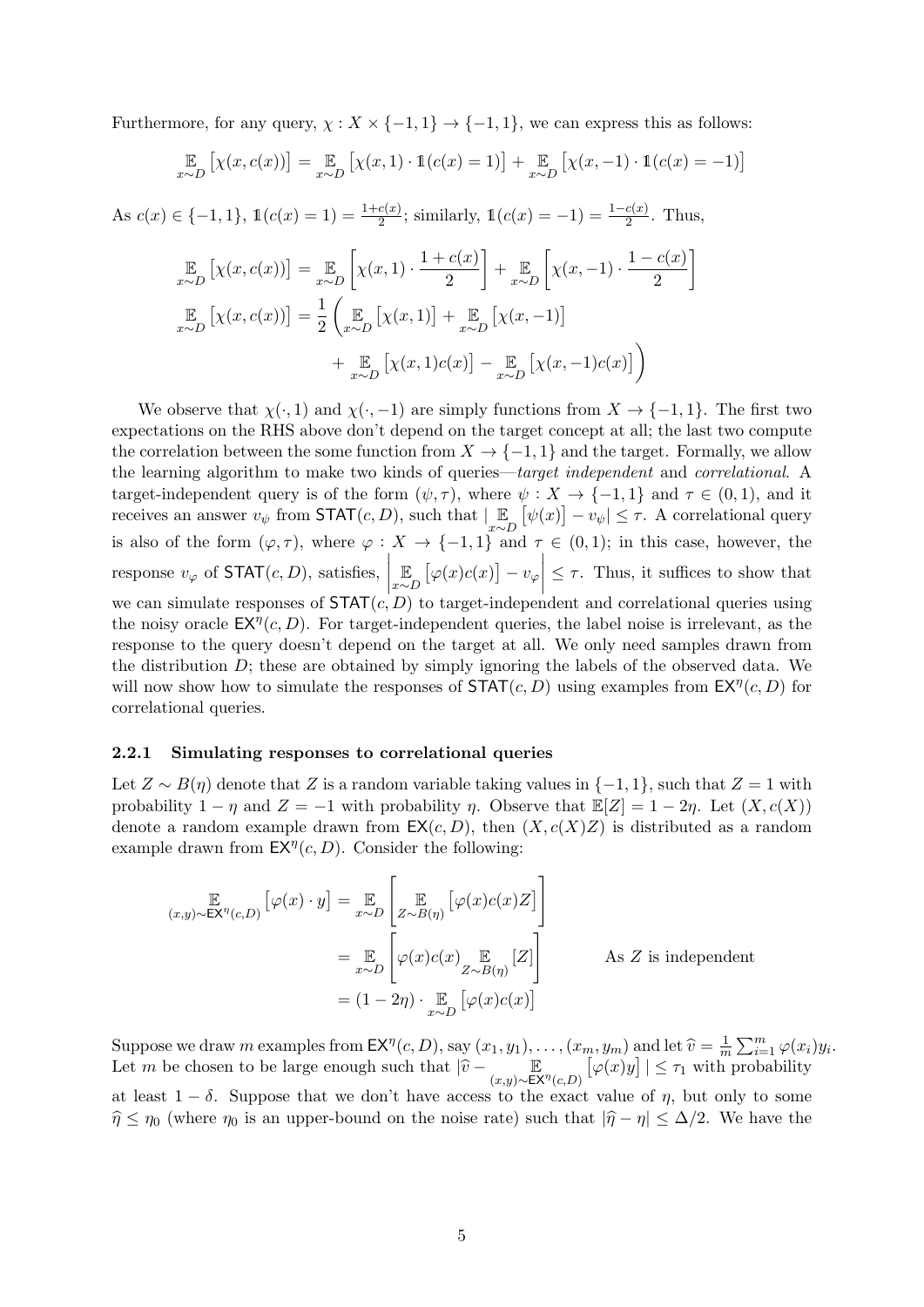following:

$$
\left| \frac{\widehat{v}}{1 - 2\widehat{\eta}} - \underset{x \sim D}{\mathbb{E}} \left[ \varphi(x)c(x) \right] \right| \le \left| \frac{\widehat{v}}{1 - 2\widehat{\eta}} - \frac{\widehat{v}}{1 - 2\eta} + \frac{\widehat{v}}{1 - 2\eta} - \frac{(x, y) \sim \mathsf{EX}^{\eta}(c, D)}{1 - 2\eta} \right|
$$
  

$$
\le |\widehat{v}| \cdot \left| \frac{1}{1 - 2\widehat{\eta}} - \frac{1}{1 - 2\eta} \right| + \frac{1}{1 - 2\eta} \cdot \left| \widehat{v} - \underset{(x, y) \sim \mathsf{EX}^{\eta}(c, D)}{\mathbb{E}} \left[ \varphi(x) y \right] \right|
$$
  

$$
\le \frac{2\Delta}{(1 - 2\eta_0)^2} + \frac{\tau_1}{1 - 2\eta_0}
$$

If  $\Delta$  and  $\tau_1$  are chosen so that the RHS above is at most  $\tau$ , then we have successfuly simulated the response of the statistical query oracle. Choosing such a  $\tau_1$  is relatively straightforward, we simply use a sample size m that is polynomially large in  $n, \frac{1}{1-2\eta_0}, \frac{1}{\delta}$  $\frac{1}{\delta}$  and  $\frac{1}{\tau}$ . In order to find a suitable  $\hat{\eta}$ , we simply run the algorithm with all possible values of  $\hat{\eta} = i\Delta$  for  $i = 1, ..., \lfloor \frac{\eta_0}{\Delta} \rfloor$ .  $\frac{\eta_0}{\Delta}$ ]. Clearly, one of the values among these satisfies the properties that we require of  $\hat{\eta}$ . When we run the procedure for that particular value, we will obtain a  $h$  that with high probability satisfies,  $err(h; c, D) \leq \epsilon$ . We obtain  $h_1, h_2, \ldots, h_{\lfloor \frac{n_0}{\Delta} \rfloor}$ , and we know that with high probability at least one of theses hypotheses is "good", in that it has error at most  $\epsilon$ . In order to identify the best (or good enough) hypothesis from this set, we can simply test each of them on a fresh sample drawn from  $\mathsf{EX}^{\eta}(c, D)$ . Simply using the hypothesis h that has the smallest *empirical* error does the trick.

We've described all the main ingredients of the proof of the following theorem; although we have not provided the formal proof; writing the proof in full detail is left as an exercise.

**Theorem 5.** If C is efficiently SQ-learnable using H, then C is efficiently PAC-learnable with random classification noise using H.

## 3 A hard-to-learn concept class

We have seen an algorithm for learning conjunctions using only statistical queries. In some of the exercises, you are asked to design algorithms for learning rectangles, decision lists, 3-CNF formulae, etc. using only statistical queries. Given this one may wonder, if in fact, every concept class that is PAC-learnable is also SQ-learnable. We answer the question in the negative. We show that the class PARITIES is not efficiently learnable using statistical queries. Formally, we will prove the following theorem in this section.

**Theorem 6.** Any algorithm for learning PARITIES using statistical queries with  $\epsilon = \frac{1}{10}$ , and which makes queries of the form  $(\chi, \tau)$ , where  $\tau \geq \tau_0$  for each query, must make  $\Omega(\tau_0^2 \cdot 2^n)$ queries.

Before we sketch a proof of the result, let us look at the statement of the theorem in greater detail. Efficient SQ learnability requires that the tolerance parameter for any query not be too small. In particular for efficient learning parities to accuracy  $\frac{1}{10}$ , we require that  $\frac{1}{\tau_0}$  be bounded by a polynomial in n (in the case of parities  $size(c) = O(n)$ ). The statement of the theorem implies that if the inverse tolerance for all queries is bounded by some polynomial in n, the algorithm must make  $2^{\Omega(n/\log n)}$  queries! In particular, this rules out a polynomial time algorithm for learning PARITIES in the statistical query model. Furthermore, observe that unlike the result where we showed that *proper* learning 3-TERM-DNF is hard unless  $RP = NP$ , there are no unproven conjectures required to prove the hardness of learning PARITIES in the statistical query framework. The reason for this is that the proof is purely information-theoretic. In particular, even an algorithm that uses unbounded computation and uses query functions  $\chi$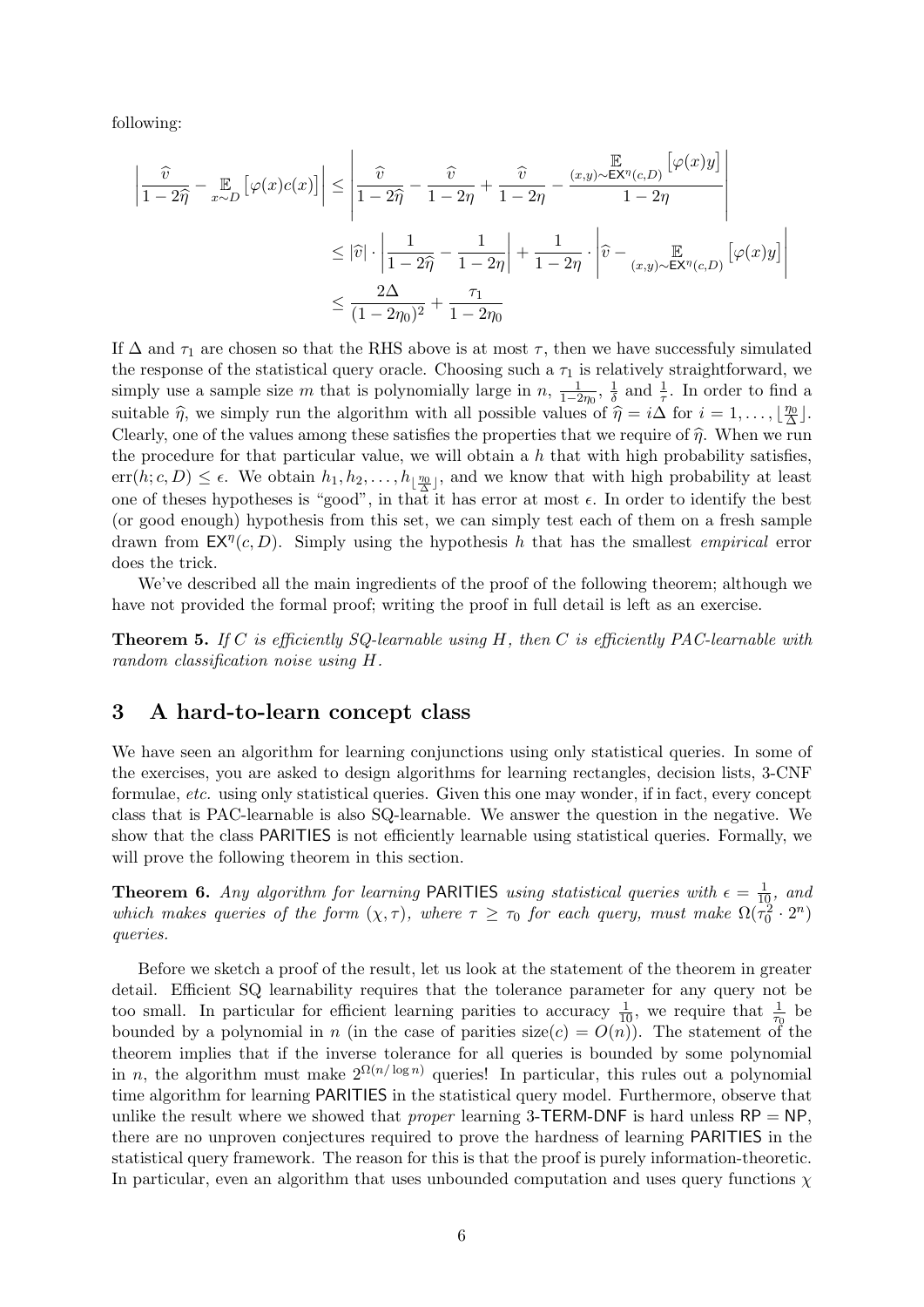that are not evaluatable in polynomial time (or indeed even uncomputable ones!), requires a superpolynomial number of queries to the  $\text{STAT}(c, D)$  oracle.

Let us now sketch a proof of the result. To make our notation simpler, we will assume that the instance space is  $\{-1,1\}^n$ , rather than  $\{0,1\}^n$ . We will also assume that the output of boolean functions is in the set  $\{-1, 1\}$ . Then for a subset  $S \subseteq [n]$ , the parity function on bits in S, is defined as:

$$
f_S(x) = \prod_{i \in S} x_i
$$

If we interpret a bit  $x_i = -1$  as being on and  $x_i = +1$  as being off, then  $f_S(x) = -1$  if and only if an odd number of bits in  $S$  are on, *i.e.*,  $f_S$  computes the parity over bits in  $S$ . We will consider U, the uniform distribution over  $\{-1,1\}^n$ , as the target distribution. We will assume that the distribution is known to the algorithm, and as a result, without loss of generality, we may assume that the algorithm only makes correlational queries to the oracle  $\text{STAT}(c, D)$ .

Let us observe some basic facts about PARITIES with respect to the uniform distribution U. For any non-empty set  $S$ ,  $\mathbb{E}_{x \sim \mathcal{U}} [f_S(x)] = 0$ . This is because the uniform distribution U over  $\{-1,1\}^n$  can be viewed as a product distribution over the individual bits, *i.e.*, all bits are independent. The distribution over each bit is also uniform, so that  $\mathbb{E}[x_i] = 0$  for each i. Then, we also have:

$$
\mathbb{E}_{\sim\mathcal{U}}\left[f_S(x)f_T(x)\right] = \mathbb{E}_{x\sim\mathcal{U}}\left[\prod_{i\in S}x_i\prod_{i\in T}x_i\right]
$$

$$
=\mathbb{E}_{x\sim\mathcal{U}}\left[\prod_{i\in S\Delta T}x_i\right].
$$

 $\overline{a}$ 

Above,  $S\Delta T$  denotes the symmetric difference of the sets S and T. This establishes that if  $S \neq T$ , then  $\mathbb{E}_{x \sim \mathcal{U}} [f_S(x)f_T(x)] = 0$ . Clearly, it is also the case that  $\mathbb{E}_{x \sim \mathcal{U}} [(f_S(x))^2] = 1$ , since  $f_S(x) \in \{-1,1\}$ . Since there are  $2^n$  such parity functions and there are exactly  $2^n$  points in  $\{-1,1\}$ <sup>n</sup>, the set of parity functions form an orthonormal basis for the vector space of realvalued functions defined over  $\{-1,1\}^n$ , with inner product  $\langle \varphi, \psi \rangle = \mathbb{E}_{x \sim \mathcal{U}} [\varphi(x)\psi(x)]$ . Formally, any  $\varphi: \{-1,1\}^n \to \mathbb{R}$  can be expressed as:

$$
\varphi(x) = \sum_{S \subseteq [n]} \widehat{\varphi}(S) f_S(x)
$$

Furthermore, Parseval's identity establishes that  $\mathbb{E}_{x \sim \mathcal{U}} [(\varphi(x))^2] = \sum_{S \subseteq [n]} (\widehat{\varphi}(S))^2$ . In particular, if  $\varphi: \{-1,1\}^n \to \{-1,1\}$ , then  $\sum_{S \subseteq [n]} (\widehat{\varphi}(S))^2 = 1$ ; the coefficient  $\widehat{\varphi}(S) = \mathbb{E}_{x \sim \mathcal{U}} [\varphi(x) f_S(x)].$ 

Suppose that there is an algorithm, A, that learns **PARITIES** using at most  $q$  queries, each of which has a tolerance parameter larger than  $\tau_0$ . We show that it must be the case that  $q/\tau_0^2 > 2^n - 2$ . For the sake of contradiction, suppose that this is not the case. We show that in fact there must be a target parity on which the algorithm fails. The definition of SQ learning requires that a single algorithm work for all target functions. We will show that this cannot be the case. We run the algorithm  $A$  and every time a query is made, we return the answer 0. Let h be the target hypothesis when A terminates. We will show that when  $q/\tau_0^2 \leq 2^n - 2$ , there must be at least two parity functions, represented by subsets  $S$  and  $S'$ , such that for all the queries made by the algorithm 0 was a valid answer. Let's first see that this finishes the proof. Clearly, both  $f_S$  and  $f_{S'}$  could be a valid target; thus it must be the case that  $err(h; f_S, U) \leq \frac{1}{10}$ 10 and err(*h*;  $f_{S'}$ ,  $\mathcal{U}$ )  $\leq \frac{1}{10}$ . However,  $\mathbb{P}_{x \sim \mathcal{U}} [f_S(x) \neq f_{S'}(x)] = \frac{1}{2}$  $\frac{1}{2}$ ; thus h cannot be a  $\frac{1}{10}$  accurate hypothesis for both  $f_S$  and  $f_{S'}$ .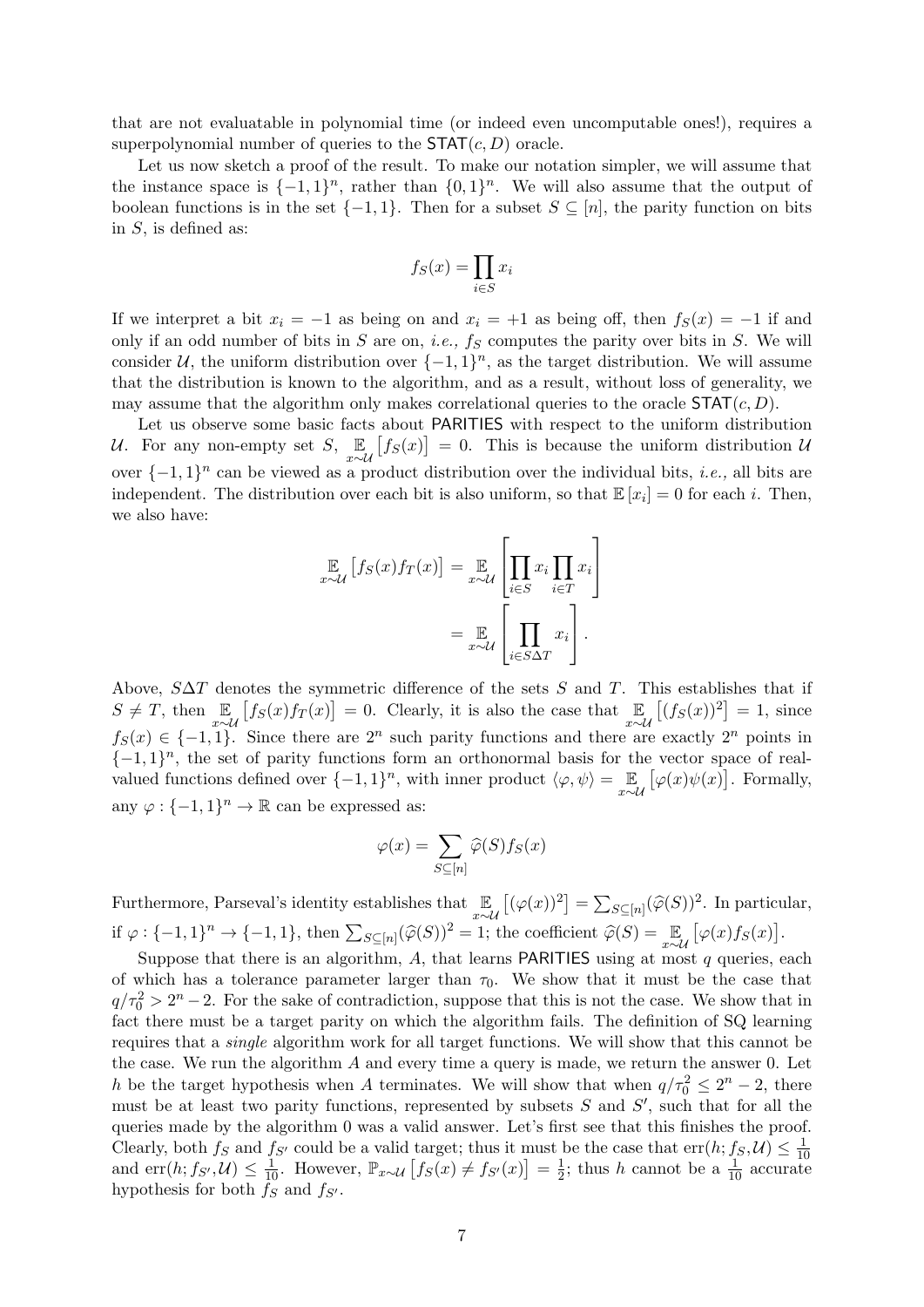Let  $\varphi_1, \ldots, \varphi_q$  denote the queries made by the algorithm. There is a subtle point to be mentioned here; in principle the queries made by the algorithm could be adaptive, i.e., the query depends on past answers from the oracle  $\text{STAT}(c, D)$ . However, since we always supply 0 as the answer, we may as well assume that the queries  $\varphi_1, \ldots, \varphi_q$  are known ahead of time. We claim that for any  $\varphi : \{-1,1\} \to \{-1,1\}$ , there are at most  $\frac{1}{\tau_0^2}$  parity functions, such  $\begin{array}{c} \begin{array}{c} \begin{array}{c} \end{array} \\ \begin{array}{c} \end{array} \end{array} \end{array}$ E  $\mathbb{E}_{x \sim \mathcal{U}} \left[ \varphi(x) f_S(x) \right]$  $\geq \tau_0$ . This follows from that fact that  $\sum_{S \subseteq [n]} (\widehat{\varphi}(S))^2 = 1$  and that  $\widehat{\varphi}(S) =$ E  $\mathbb{E}_{x \sim \mathcal{U}} [\varphi(x) f_S(x)]$ . Thus, a single query rules out at most  $\frac{1}{\tau^2}$  parities as the possible target, if we supply a response of 0. Consequently, q queries rule out at most  $q/\tau_0^2$  parities as the possible target. Provided,  $q/\tau_0^2 \leq 2^n - 2$ , there must be at least two different parity functions that are consistent with all the answers supplied to the algorithm, as a simulation of the oracle  $STAT(c, D)$ . This completes the proof.

# 4 Bibliographic Notes

The variant of PAC learning with random classification noise was introduced in the work of Angluin and Laird (1988). Our presentation of the statistical query model differs a bit from that in the textbook by Kearns and Vazirani (1994, Chap. 5). Bshouty and Feldman (2002) first used the idea of separating a general statistical query into target-independent and correlational queries. The proof that PARITIES cannot be learnt in the statistical query model appeared in the work of Kearns (1998). The proof provided in the lecture follows along the lines of that introduced by Blum et al. (1994) who also show lower bounds for general concept classes in terms of what is called the statistical query dimension.

Of course, the fact that PARITIES is not SQ-learnable does not rule out an efficient algorithm for learning PARITIES is the presence of random classification. Blum et al. (2003) provide an algorithm whose complexity matches that suggested by the lower bound in the SQ model. Improving this dependence is a long standing open problem. It is widely believed that learning parities with noise is hard and cryptographic systems based on the hardness of this and related problems have been desgined. Blum et al. (2003) also demonstrate the existence of a concept class that is not polynomial-time learnable in the SQ model, but can be learnt in polynomial time in the PAC model with random classification noise.

### References

- Dana Angluin and Philip Laird. Learning from noisy examples. Machine Learning, 2(4):343–370, 1988.
- Avrim Blum, Merrick Furst, Jeffrey Jackson, Michael Kearns, Yishay Mansour, and Steven Rudich. Weakly learning dnf and characterizing statistical query learning using fourier analysis. In Proceedings of the twenty-sixth annual ACM symposium on Theory of computing, pages 253–262. ACM, 1994.
- Avrim Blum, Adam Kalai, and Hal Wasserman. Noise-tolerant learning, the parity problem, and the statistical query model. Journal of the ACM (JACM), 50(4):506–519, 2003.
- Nader H Bshouty and Vitaly Feldman. On using extended statistical queries to avoid membership queries. Journal of Machine Learning Research, 2(Feb):359–395, 2002.
- Michael Kearns. Efficient noise-tolerant learning from statistical queries. Journal of the ACM  $(JACM)$ , 45(6):983–1006, 1998.